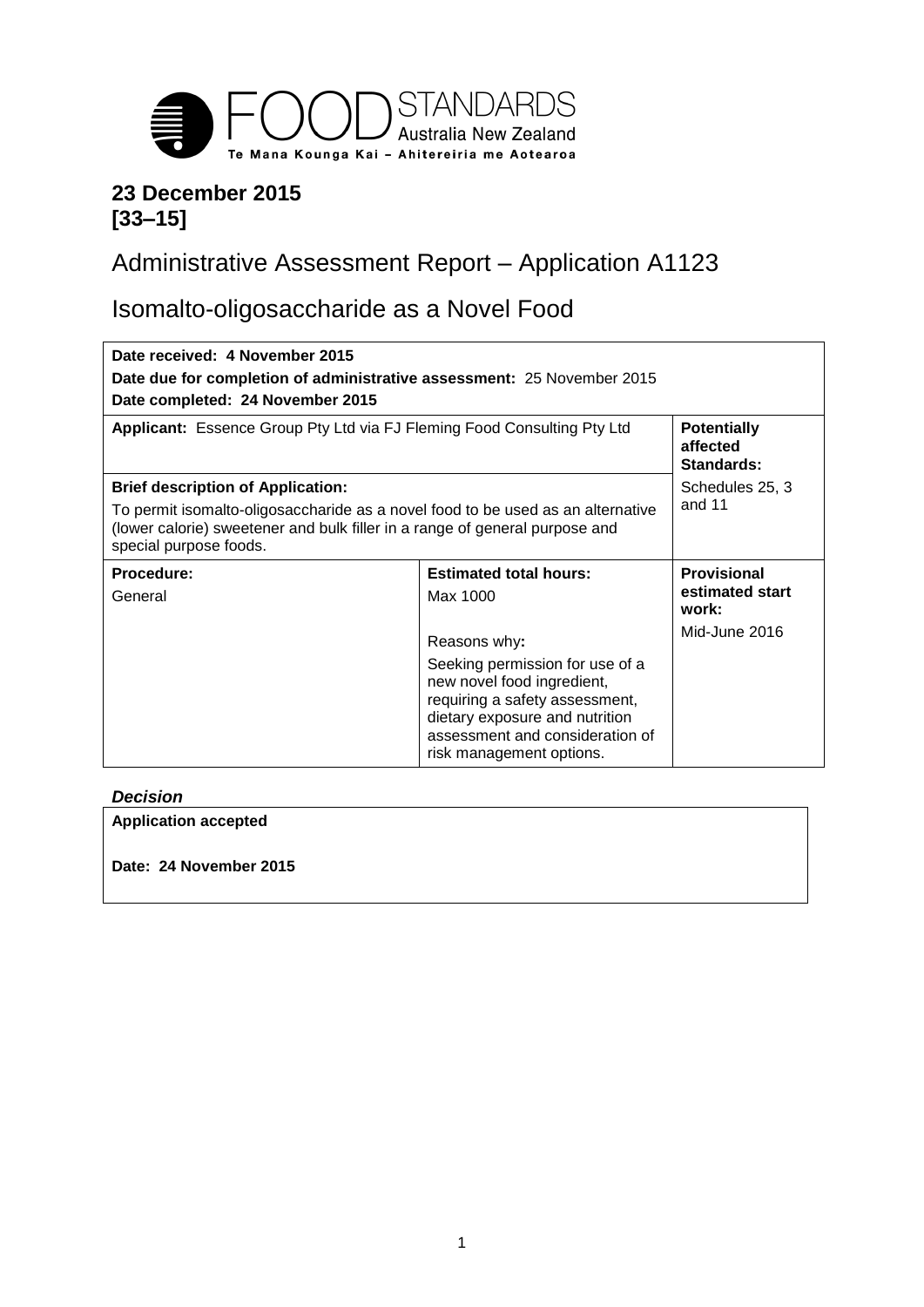| Has the Applicant requested confidential commercial information status?                                                                        |  |  |
|------------------------------------------------------------------------------------------------------------------------------------------------|--|--|
| Yes $\checkmark$<br>No.                                                                                                                        |  |  |
| What document is affected?                                                                                                                     |  |  |
| Letter of support for Ingredient IMO 900                                                                                                       |  |  |
| Has the Applicant provided justification for confidential commercial information request?                                                      |  |  |
| Yes $\checkmark$<br>N/A<br>No.                                                                                                                 |  |  |
| Has the Applicant sought special consideration e.g. novel food exclusivity, two separate<br>applications which need to be progressed together? |  |  |
| No $\checkmark$<br>Yes                                                                                                                         |  |  |

#### *Charges*

**Does FSANZ consider that the application confers an exclusive capturable commercial benefit on the Applicant?**

Yes No✔

**Does the Applicant want to expedite consideration of this Application?**

Yes No✔ Not known

#### *Application Handbook requirements*

| Application rightapoon requirements                                                                                                                                    |  |  |
|------------------------------------------------------------------------------------------------------------------------------------------------------------------------|--|--|
| Which Guidelines within the Part 3 of the Application Handbook apply to this Application?                                                                              |  |  |
| 3.1.1, and 3.5.2                                                                                                                                                       |  |  |
| Is the checklist completed?                                                                                                                                            |  |  |
| Yes $\checkmark$<br>No.                                                                                                                                                |  |  |
| Does the Application meet the requirements of the relevant Guidelines?                                                                                                 |  |  |
| $Yes\checkmark$<br>No.                                                                                                                                                 |  |  |
| Does the Application relate to a matter that may be developed as a food regulatory measure,<br>or that warrants a variation of a food regulatory measure?              |  |  |
| Yes $\checkmark$<br>No.                                                                                                                                                |  |  |
| Is the Application so similar to a previous application or proposal for the development or<br>variation of a food regulatory measure that it ought not to be accepted? |  |  |
| Yes No✔                                                                                                                                                                |  |  |
| Did the Applicant identify the Procedure that, in their view, applies to the consideration of<br>this Application                                                      |  |  |
| Yes✔<br>No.                                                                                                                                                            |  |  |
| If yes, indicate which Procedure: General                                                                                                                              |  |  |
| <b>Other Comments or Relevant Matters:</b>                                                                                                                             |  |  |
| Nil                                                                                                                                                                    |  |  |

#### *Consultation & assessment timeframe*

**Proposed length of public consultation period: 6 weeks (8 weeks if over Christmas/New Year period)**